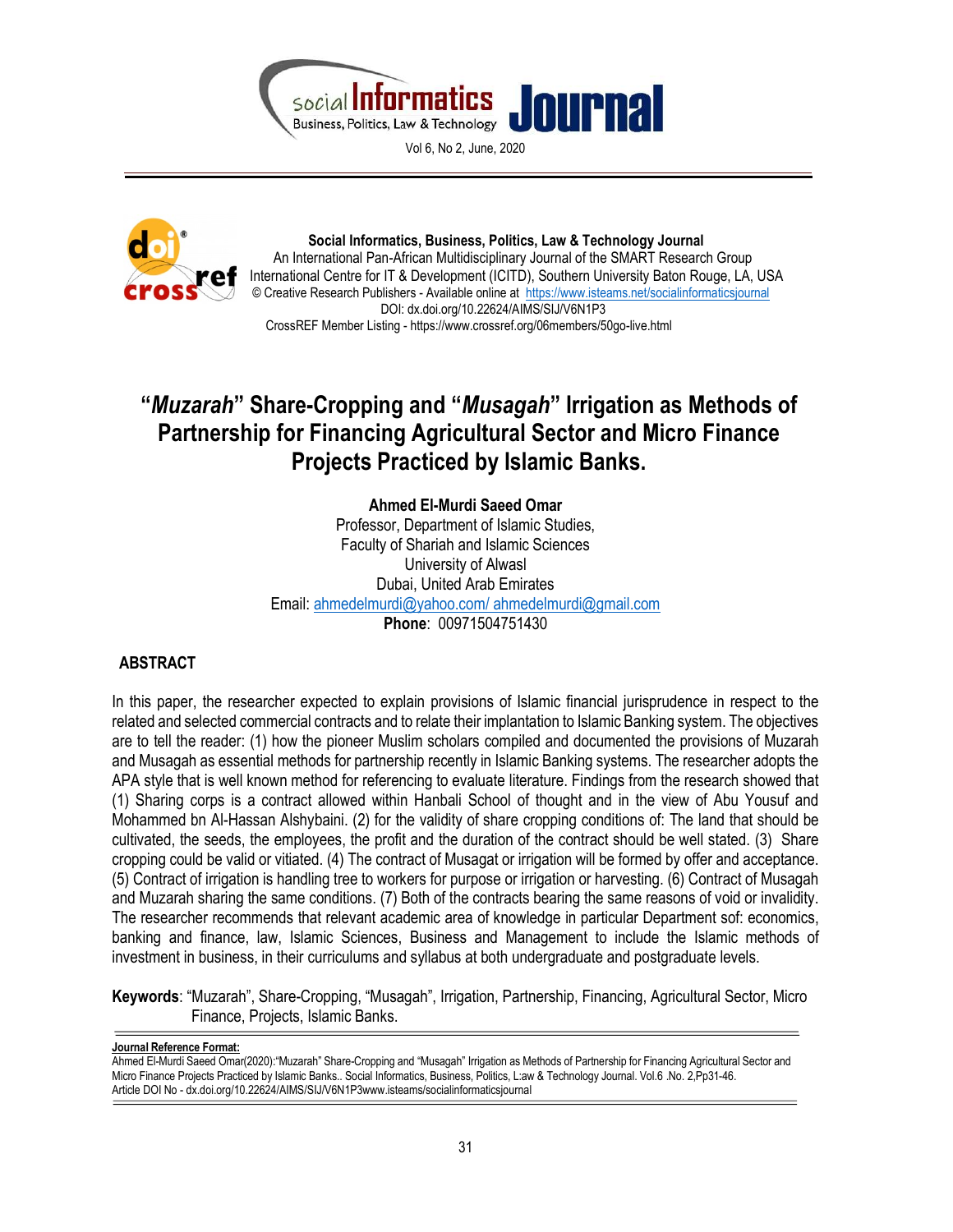

# **INTRODUCTION**

By the forgoing proposed paper the researcher will define conventional and Islamic Banks, explaining their functions, methods of investment, provisions of Muzarah (share cropping and Musagah (Irrigation) as commercial Islamic Contracts, the role of Islamic bank to finance this type of partnership and their legal frame work.

Although recently Islamic bank practicing various types of partnership such as; Mufawada partnership or company of negotiation, Mudaraba partnership or company of bargaining, and partnership of Mufawada that company of professionals in addition to Muzara'ah and Musaqah. Therefore the paper suggesting the presentation to include five semi parts to be as follows;-

Part (1): Definition of conventional banks and Islamic bank, methods of partnership in Islamic Bank and their functions.

Part (2): Provisions' of "Muzara'ah" share cropping as method of partnership in Islamic banks.

Part (3): Provisions of "Musaqah" irrigation as method of partnership in Islamic bank.

Part (4) Legal framework or share cropping and irrigation according to provisions of Islamic act of Sudanese business law of transaction, 1984.

Part (5): The role of Islamic bank in respect of practicing Musara'ah and Musagah.

Part (1): Definition of conventional banks and Islamic bank, methods of partnership in Islamic Bank, their functions, the legal framework of Islamic Banks in Nigeria and Islamic Financial Institutions in Nigeria (a)Definition of conventional banks:

Economists have defined a bank in various capacities, some emphasizing its various functions. For instance, a bank has been defined as 'an organization whose principle operations are concerned with the accumulation of the temporary idle money of the general public for the purpose of advancing to others for expenditures, (Kent, R.P., 1961). Sayers in his book 'Modern banking gave a detailed definition of a bank thus; 'ordinary banking business consists of changing cash for bank deposits and bank deposits for cash; transferring bank deposits in exchange for bills of exchange, government bonds, the secured or unsecured promises of businessmen to repay, etc.'

Collins National Dictionary, defines a bank as an establishment where money is receive for custody and repaid on demand.' Summarizing all these definitions, a bank is simply an institution which accepts deposit from the public and in turn advances loans by creating credit<sup>1</sup>.

 1E.S. EKEZIE- THE ELEMENTS OF BANKING- MONEY FINANCIAL INSTITUTION AND MARKETS, AFRICANA-FEP PUBLISHERS LIMITED, ZARIA 2002. P. 68.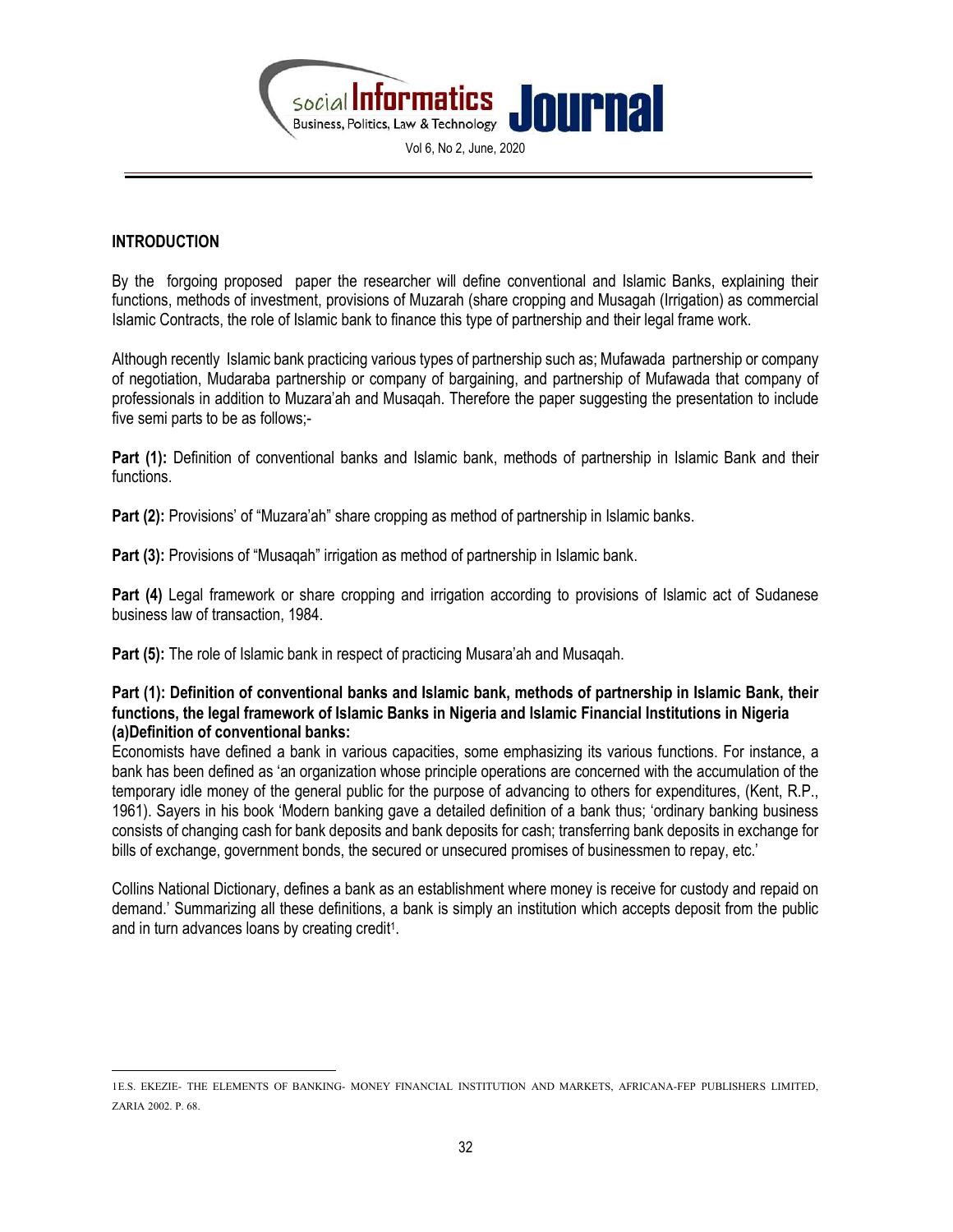

(b) Functions Of An Islamic Banks: The following main functions:

- 1. Current Deposit
- 2. Savings Bank Deposit
- 3. Investment Account or Investment Deposit
- 4. Deposits With Authorization
- 5. Deposits Without Authorization
- 6. Participation in the Establishment of Companies
- 7. Financing through Partnership
- 8. Qard Al-Hasan
- 9. The Zakah Fund
- 10. Other Banking Services

## The Islamic Bank can also render the following services:

- Letter of Credit.
- Acceptance and servicing of certificates and shares.
- Foreign Exchange Transactions.
- Local and overseas guarantying.
- Renting safes for clients.
- Safe guarding personal belongings and security certificates, gold, precious stones, documents, etc.
- Investment trustee.

 $\overline{a}$ 

- Collecting claims and payment of periodical financial obligations on behalf of its clients.
- Representation of banks and similar institutions and correspondents operations.
- Accepting subscriptions in companies<sup>2</sup>.

# (c) The Legal Framework of Islamic Banks in Nigeria:

## Supervision and Control of Islamic Banks under the CBN Act:

Aside from the powers to issue directives on cash reserve and special mentioned above, both the CBN Act and BOFIA sufficiently empowers the Central Bank to exercise supervisory and control function over every bank operating in Nigeria. Among such powers are the powers to issue guidelines, rules and regulations for the operations of banks or any institution engaging in financial services as well as enforcing the rules and regulations. Approval or disapproval annually of the appointment of the auditor by all banks; appoint director of banking supervision and remove ailing bank's manager, staff and directors. He can also order special examination or investigation of any bank if it is in the interest of the public to do so or upon an application of a director, shareholder, depositor or creditor of the bank.

Islamic or PLS bank is not and should not in any way be insulated from these supervisory and controlling powers of the central bank for the same reason of maintaining the public confidence in the financial system. Furthermore, one of the distinctive supervisory and controlling power of the Central Bank is its statutory right to subscribe to the shares of any bank in Nigeria. This provision is double edged. On one hand, it could assist the Islamic bank to generate the statutorily required financial resources for its establishment.

<sup>&</sup>lt;sup>2</sup>M.A. Mannan, A.K.M FazlulHoque and R.Z: Functions of an Islamic Banks, Chapter 9, Edited in the book of Islamic Banking How Far Have We Gone, pp 121-125.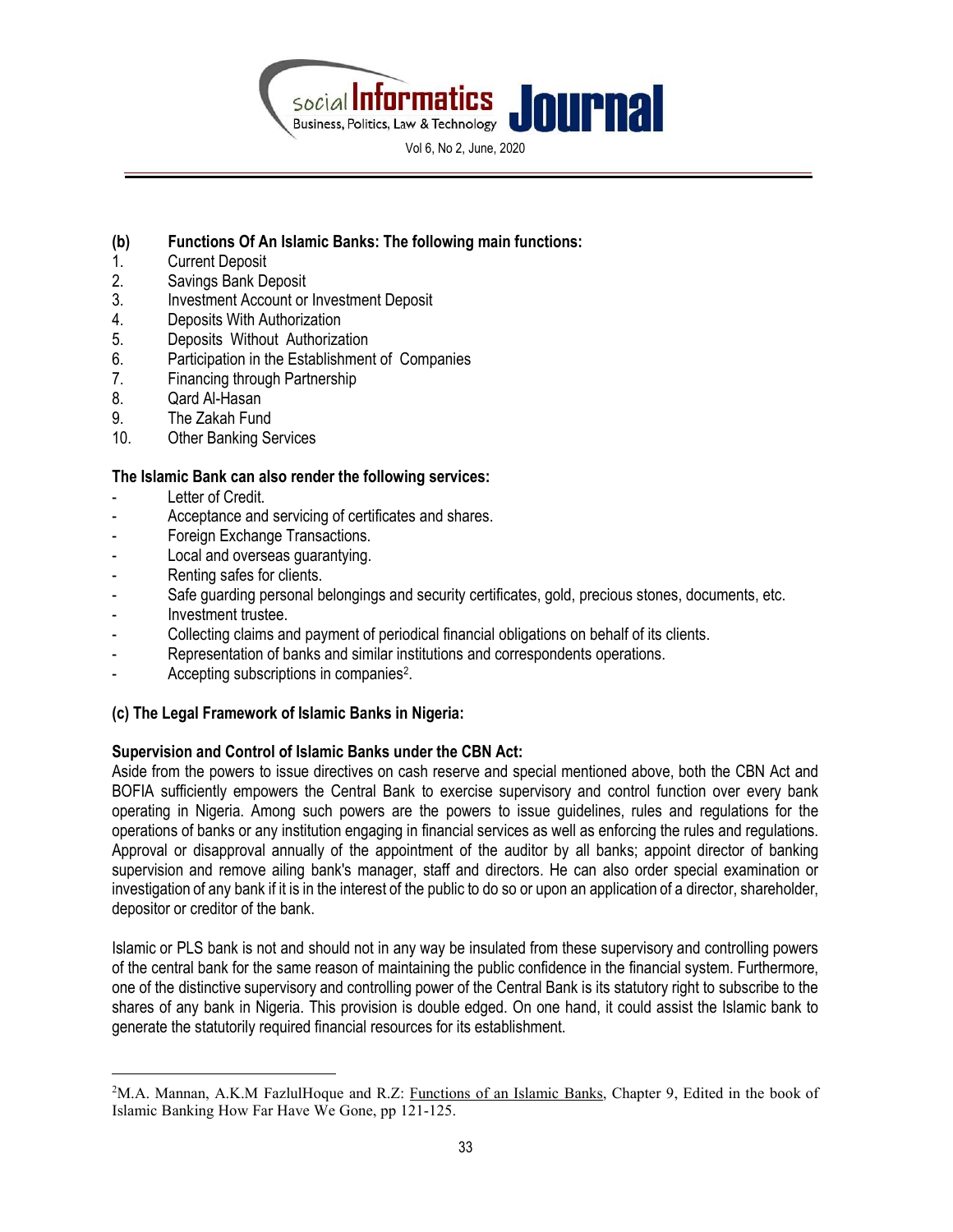

On the other hand, the ownership of substantial equity shares of an Islamic bank by the Central Bank would enhance the control of the former by the latter and by necessary extension, an efficient control of the banking system<sup>3</sup>.

# Regulations made Pursuant to the Legislations:

Pursuant to relevant provisions of the CBN Act, 2007 and BOFIA 1991 as amended, empowering the Central Bank Governor to make rules and regulations for the operation and control of all institutions under the supervision of the Bank, the CBN issued regulations for Non- Interest financial institution in Nigeria in January, 2011. although the frame work attracted a lot of criticism, particularly from the non-Muslim populace on allegation of promoting religious ideals in a 'secular state', nonetheless, it laid good foundation for a smooth take-off of Islamic financial system in Nigeria. The framework covers operations of full- fledge Islamic bank, Micro Finance Bank, non-interest subsidiary, window or branch of a conventional bank and non-interest mortgage and finance institutions. It also established the CBN Shari'ah Council (SCC) as advisory body on Shari'ah regulatory matter. Two guidelines have also been issued in support of the framework. All these regulations and guidelines paved ways for the issuance of the operating license to the first full-fledge Islamic bank in Nigeria in June, 2011.

Other relevant financial institutions regulatory agencies have also been taking similar steps to accommodate the newly adopted financial system. The Nigeria Deposit Insurance Corporation for instance, issued a draft framework for Non- Interest Deposit Insurance Scheme in August 2010. Similarly, the Security and Exchange Commission in the proposed amendment to its rules and regulations made provisions for Rules on Islamic Fund Management. The recognized Islamic Fund Management as well as the role of Shari'ah Adviser in relation thereto<sup>4</sup>.

## Islamic Banking and the Legal Environment in Nigeria:

Usually banking is a highly regulated sector of the economy. Therefore, banks of whatever nature have quite a lot of laws, rules and procedures to comply with. The nature of legal system in a country often dictates the nature of laws and regulatory system for banks in any particular country. Bank in a common law country are regulated by common law as against Islamic law. For a successful introduction of Islamic banking in such a country the relevant laws must be examined with a view to identifying if there are windows within the existing laws which may permit such introduction or if the country is prepared to make or amend existing laws to accommodate the same.

Some of the laws regulating bank operation in Nigeria are hereunder examined with a view to seeing how much of the Islamic banking practice it can accommodate<sup>5</sup>.

- 1. The Banking Act 1969
- 2. Banks and Other Financial Institutions Act 1991 Act Cap. B 3 L.F.N. 2004.
- 3. The Central Bank of Nigeria Act 2007.
- 4. Economic and Financial Crime Commission (Establishment) Act, 2004.
- 5. Nigerian Deposit Insurance Corporation Act 2006.

<sup>&</sup>lt;sup>3</sup>Abdullahi Ibrahim Abikan (2013): The Legal Framework of Islamic Banking In Nigeria, chapter 7, edited in the book of Essential of Islamic Banking and Finance in Nigeria, edited by K.I. Dandago A.D. Muhammad and U.O Useni, pp 112-114.

<sup>4</sup>Abikan I.B.D, p118.

<sup>5</sup>O.Y. Abdul (2013): Corporate Governance and Islamic Banking in Nigeria, Chapter 10, Edited in a book Essential of Islamic Banking and Finance in Nigeria, edited by K.I. Dandago A.D. Muhammad and U.O Useni, p160.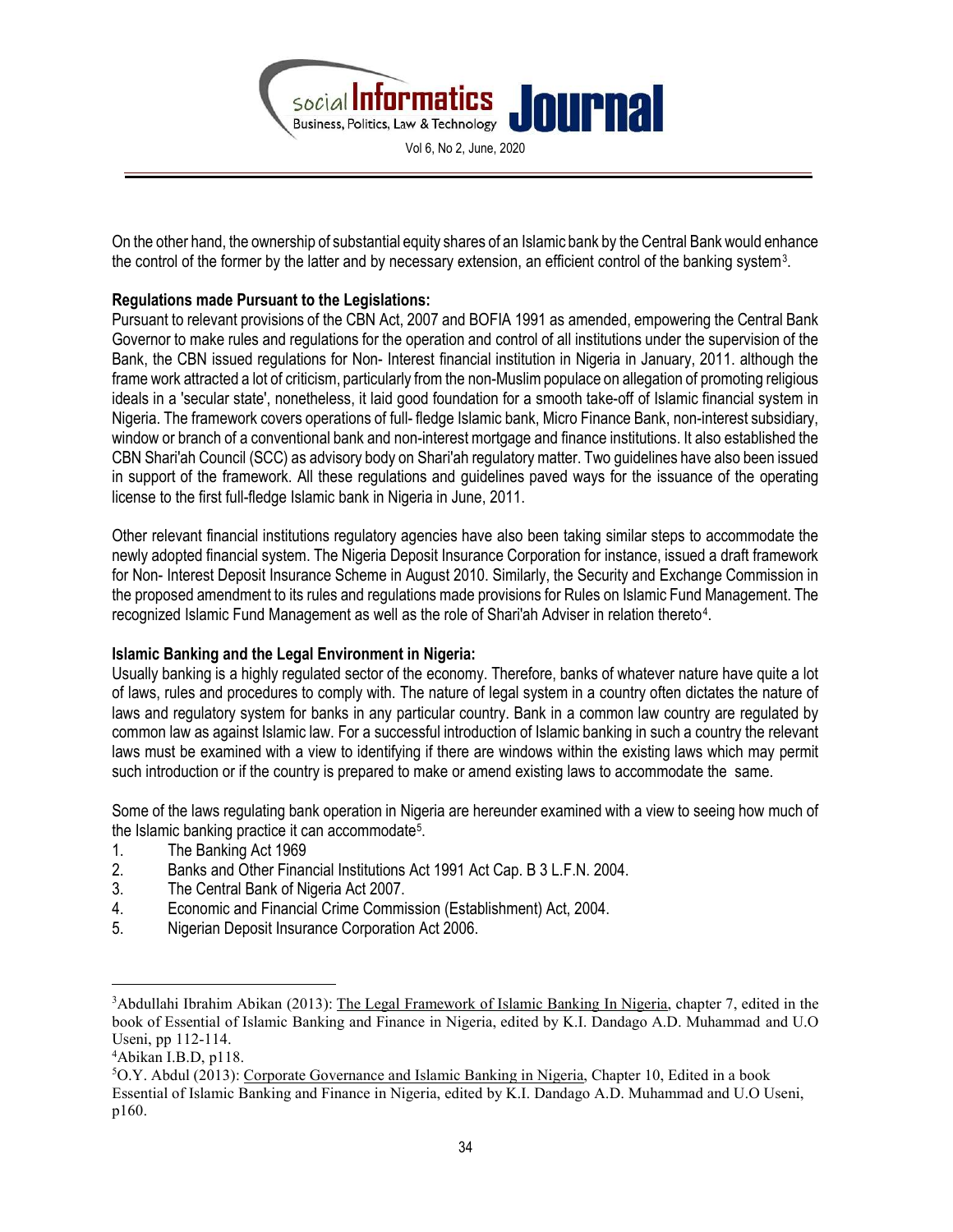

# (d) Establishment of Shariah Advisory committee as part of the legal framework of Islamic Banks in Nigeria:

An Islamic bank in Nigeria cannot but also be under the 'watchful eyes' of the Central Bank. However, as long as the country's economic system and the operations of the Central Bank are still interest oriented, certain difficulties are likely to be encountered on the relationship between the two banks by the provisions of the Act which require some exposition. Section 8.2 of the CBN framework for the Regulation and Supervision of Institutions offering Non-Interest Financial Services in Nigeria 2010 mandates the establishment of Shari'ah Advisory Committee by each bank with a similar supervisory body, CBN Shari'ah Council constituted at the apex bank.

# (e) Microfinance Institutions briefly in Nigeria:

The increasing rate of poverty coupled with the escalating growth in unemployment rate in Nigeria and its consequences on socio- economic stability prompted high concern for the government to intensify program that promote creation of small businesses in Nigeria. The Nigerian government has been playing active role in promoting private investment and small business since the 1960s. As part of the effort towards a conducive environment for the small business and private sector participation in the economy, the government of Nigeria introduced various program. Among the numerous programs introduced are, Structural Adjustment Program (SAP), Micro- Finance Policy (MFP), National Economic Empowerment and Development Strategy (NEEDS). Most of the programs are tailored towards the provision of private participation in the production activities through financial liberalization. The expectation was that, financial liberalization will facilitate the flow of funds for private and small business development. Factors such as political and economic instability and high cost of finance still remain the major impediment to the survival of small business in Nigeria, (Obamuyi, ND).

Scarcity of funds and high administrative cost has been identified as some of the problems facing small business establishment and sustainability in Nigeria (Ekpengong and Nyong, 1992; Dada, ND; Ayanda and Laraba, 2011). Due to the scarcity of funds and poor financial system, most micro- finance institutions charge exorbitant interest rate on their loans which hardly make it hard for the borrowers to maintain and sustain the business. This thus account for the failure majority of the small business in Nigeria. Cost of doing business especially cost for renting stall in most city in Nigeria discourage many people with business idea and innovation from starting their own business<sup>6</sup>.

The important role of small business in the economy cannot be underestimated. Studies have shown and proved the resilience nature of this type of business during the period of economic recession (Ayanda and Laraba, 2011).

## Part (2): Provisions' of "Muzara'ah" share cropping as method of partnership in Islamic banks according to Islamic Jurisprudence:

In this section we will discuss the meaning of muzara'ah, its legal justification, elements, types, conditions and termination.

# The meaning of Muzara'ah: (The farming):

<sup>6</sup> OladokunNafiuOlaniyi, Abdel Ghani Echchabi, Mohamad fanyAlfarisi, (2013): Sukuk as An-Internative Mechanism for Infrastructure Development and Improvement of Small Business in Nigeria, Chapter 13, Edited in a book Essential of Islamic Banking and Finance in Nigeria, edited by K.I. Dandago A.D. Muhammad and U.O Useni, p203.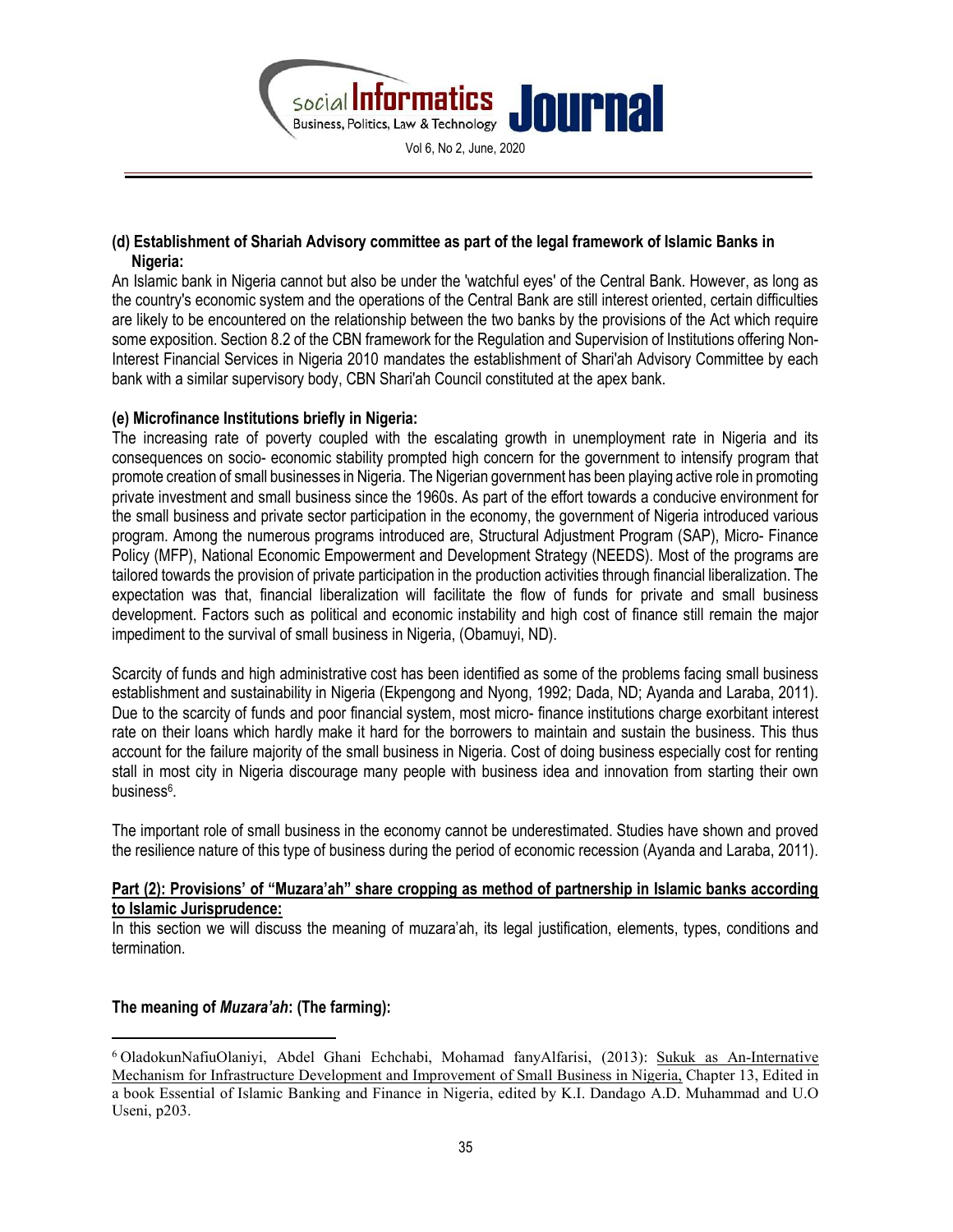

The jurists begin with an analysis of the term *muzara'ah* and discuss whether its grammatical form implies work by both partners, when in practice only one person does the work<sup>7</sup>.Al-Kasani verifying the use of the term as proper quotes a number of other terms that have similar grammatical forms, but involve work form one side<sup>8</sup>.

Technical, it means a contract for cultivation of land in return for part of the produce in accordance with the conditions stipulated by law<sup>9</sup>.the Majallah, in section 1413, defines it as follows: "Muzara'ah is a type of partnership with land contributed one party and work by another that is, the land is cultivated and yield is shared by them...<sup>10"</sup>

# Legal justification of Muzara'ah: (Farming):

We will begin with the position taken by the Hanafis along with the dissenting view of the founder of the school, Abu Hanifah. The views of the other schools will then follow.

# The Hanafi view:

The Hanafi jurists disagreed about the contract of Muzara'ah with Abu Hanifah maintaining that it is not legally justifiable. Abu Yusuf and Muhammad Bin al-Shaybani held that it is legally maintainable. These two companions of Abu Hanifah argued as follows:

- 1. That the Prophet (peace be upon him) made the contract with the people of Khaybar for half of the produce, and this provides a precedent<sup>11</sup>.
- 2. It is a contract of partnership with wealth form one party and labor by the other, which is the same thing as *Mudarabahon* the basis of analogy (*givas*).
- 3. It is based on necessity. The owner of the land may not be in a position to cultivate the land himself, while the one who is able to work may not have land. Necessity, therefore, requires that they come to such an arrangement and conclude the contract.
- 4. The practice of the companions and their followers till this day has left precedents on which we many rely. Permitting Muzara'ah amounts to getting a rent for what is produced by the (personal) labour of the worker, and is similar to asking the miller to share the profit generated through milling, that is, purely his labour.
- 5. The transaction of the Prophet (peace be upon him) with the people of Khaybar was a type of Khara jimposed on them due to their submission and not a type of *muzara'ah*.

The fatwa, however, was given on the basis of the opinions of Abu Yusuf and al-Shaybani. The main reason was necessity and the practice of the people.

## Views of the Maliki School:

 $\overline{a}$ <sup>7</sup>Al- Kasani, Bada'I' al-Sana'i', vol. 8 p.3807; al-Marghinani, al-Hidayah, vol. p. 53; al-zayla'i' Tabyin al-Haqa'iq, vol. 5, p. 278.

<sup>8</sup>Al-Kasani, Bada'I' Al-Sana'I', vol. 8, p. 3808.

<sup>9</sup>Majallat al-Ahkam al-adliyah, 1431.

<sup>&</sup>lt;sup>10</sup>Ibn 'Umar is reported to have said that the Prophet (peace be upon him made a Mu'amalah (agreement) with the people of Khaybar for a part of the yield of fruit and crops." This tradition is reported in the Sahih compilations. See al-Shawkani, Nayl al-Awtar, vol. 6, p.7

<sup>11</sup>Ibn Rushd, Bidayat al-mujtahid, vol. 2, p. 221.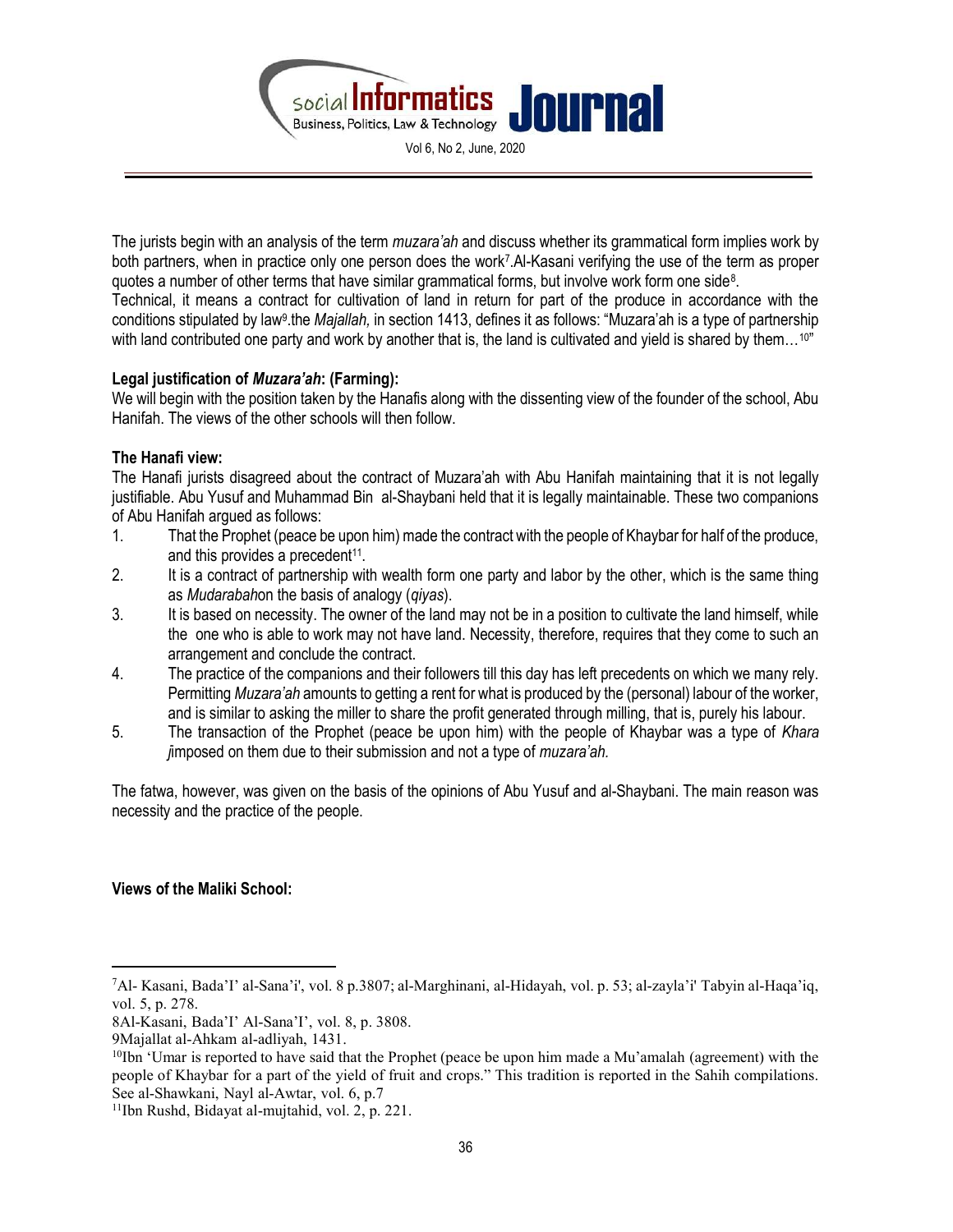

Ibn Rushd says that the Maliki opinion permits the renting of land for everything except food12.for this opinion he relies upon the same tradition about Mukhabarah that is relied upon by Abu Hanifah. The tradition proscribes the renting of land with its yield<sup>13</sup>. The Maliki jurists go into the details of the different types of Kira' (renting, leasing) of land<sup>14</sup>. Most of these are partnerships in tools, implements and land. The *Muzara'ah* proper that is permitted by the Hanafi school is not allowed by the Malikis.

## Views of the Shafi'i School:

The Shafi'is maintain that *Mukhabarah* is not permitted. This, in their view, is a contract in which the seed is provided by the worker. They maintain that all the four schools consider it void<sup>15</sup>.

The Shafi'is permit *Muzara'ah* only when it is subservient to musaqah. In this case, there msut be some fruit bearing trees on the land or the land should be between two groves that are part of the contract of Musagah. They justify this on the basis of the arrangement with the people of Khaybar<sup>16</sup>.

#### Views of the Hanbali School:

The views of the Hanbali school are similar to those of Abu Yusuf and al-Shaybani. They give identical arguments and even reproduce the arguments of necessity<sup>17</sup>.

THE CONCLUSION WE DRAW FROM THIS DISCUSSION is that *Muzara'a h* proper is permitted by Abu Yusuf and Muhammad al Shaybani on the basis of necessity anchored in Istihsan. The Hanbali school follows these views without explaining the basis of their reliance. Abu Hanifah, Malik and al-Shafi'l consider Muzara'ahto be unlawful.

## Rukn and Types: (Pillers of share cropping):

According to the Hanafis, Muzara'ahhas a single rukn and that is that sighah (offer and acceptance). The types of Muzara'ah are as follows:

- 1. Land, implements, seed, and animals are provided by the landowner and work is undertaken by the tenant. This is permitted (by those who permit it as a whole).
- 2. Land is provided by the landowner and the rest of the things mentioned are provided by the tenant. This too is permitted by some.
- 3. Land and seed from the owner and the rest by the tenant. This too is permitted.
- 4. There are a number of other types in which the inputs are varied. Some of these are permitted by Abu Yusuf and some by Muhammad al-Shaybani<sup>18</sup>.

## Conditions validating the contract:

<sup>12</sup>Ibid P. 222.

<sup>13</sup>Al-Dasuqi, Hashiyah, Vol. 3, p. 372; Shanun, Al mudawwanah al-kubra, vol.5, p. 52.

<sup>14</sup>Al-Ramli, Nihayat al-muhtaj, vol. 5, pp. 245-46.

<sup>15</sup>Al- RamliNihayat al-muhtaj, vol. 5 pp. 245-46.

<sup>16</sup>Loc. Cit.

<sup>17</sup>Ibn Qudamah, al-Mughni, Vol. 55, 418, 421.

<sup>&</sup>lt;sup>18</sup>For the details of all these types see al-Kasani, Bada'I' al-Sana'I', vol. 8, pp.3816-18; al-Zayla'I, Tobyin al Haqa'iq Vol. 5, P. 278.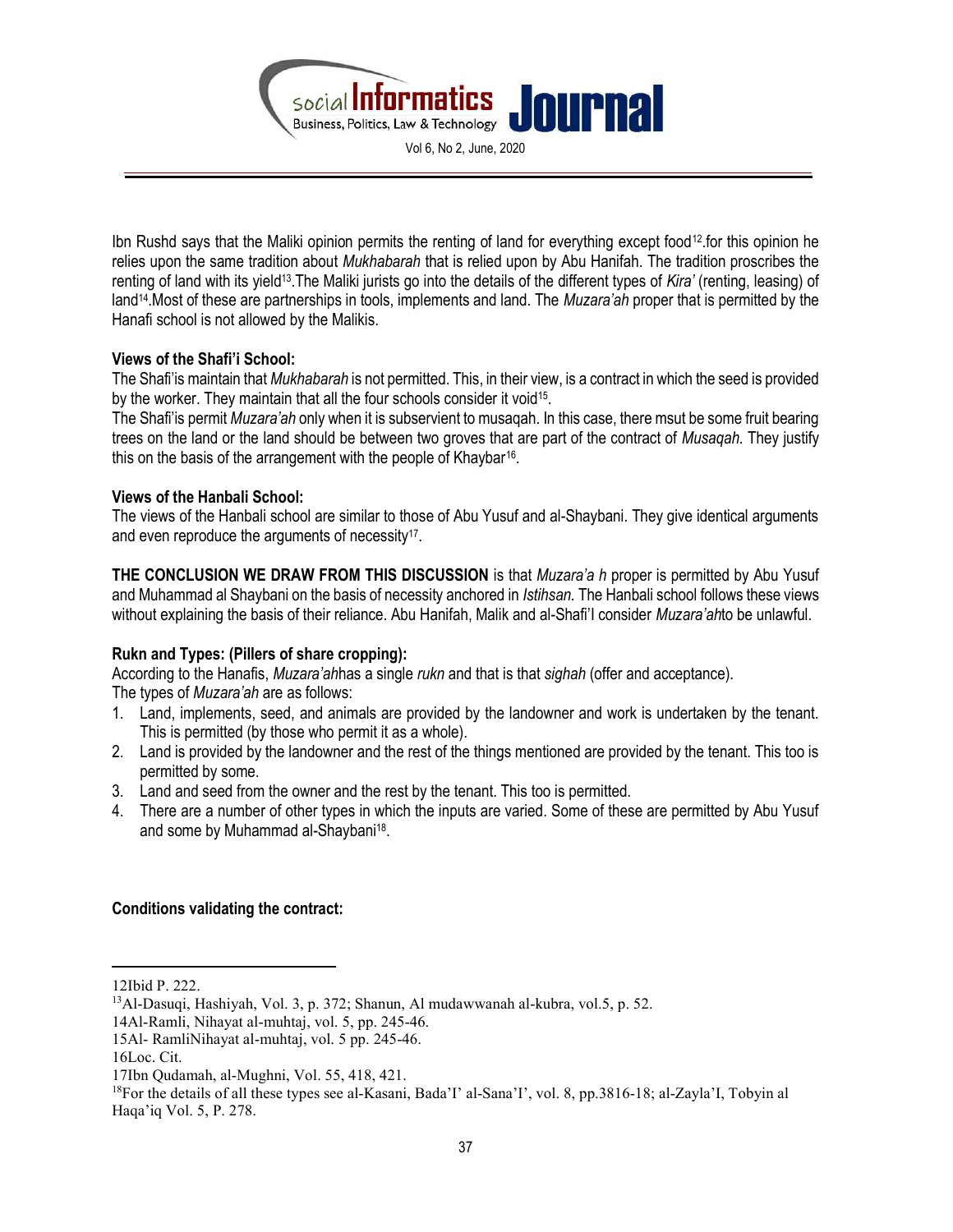

The conditions validating the contract are either related to Muzara'ah itself, or to the seed, or to the profit, to implements, to yield, the land, and other to the duration of the contract. Some of these are summarized below<sup>19</sup>.

The conditions for the Muzari (or the farmer). These are two: first, that he should be sane.

Second, that he should not be an apostate. This view is derived on the principles laid down by Abu Hanifah.

The conditions for the Zar(or the farm). It should be clearly stated what is to be sown, that is, the seed, unless the landlord tells him to sow whatever type he likes.

The conditions for the Mazru' (or the plants). The product sown should be something useful and amenable to cultivation.

The conditions for the land (Mazru'fih). The land should be cultivable. It should be clearly delineated. It should be handed over the Muzari; that is, the owner should enable the worker to till the land and work on it.

The conditions for the provision of the seed. If the seed is provided by the tenant, he is the one who is hiring the land for the contract. If it is provided by the landlord, then, he is hiring the services of the tenant. The duration of the contract. It is necessary to stipulate the duration for which the contract is made, otherwise it leads to Jahalah and disputes as to the sharing of the produce.

#### Conditions vitiating the contract:

Some of these are those that are contrary to the conditions validating the contract as mentioned above. There are others that pertain to the storage and preservation of the produce after the season. This work is not part of the Muzara'ah and may be done by the landlord.

#### The ahkam (legal effects) of Muzara'ah:

The legal effects are of three types: effects of a valid Muzara'ah;, effects of a fasid(unenforceable) Muzara'ah; and effects of a rescinded Muzara'ah<sup>20</sup>.

#### The effects of a valid Muzara'ah:

The valid Muzara'ahis a terminable contract ('aqd ghayr lazim) for the tenant, but is binding upon the owner of the land. If the tenant says to the landlord after the conclusion of the contract that he does not want to continue, he has the right to do so.

The work that is essential for the *Muzara'ahlike* cultivation and sowing is for the tenant to perform, while work that is not essential to it like transportation and harvesting is a joint liability.The produce is to be shared by both in accordance with the stipulated shares. If the land does not produce anything, then, there is nothing for either, and the tenant is not entitled to wages for his work nor is the landlord entitled rent for his land irrespective of who provided offering the seeds.

# The effects of a vitiated Muzara'ah:

<sup>&</sup>lt;sup>19</sup>These conditions have been reproduced from al-Kasani's text. Ibid., vol. 8, pp. 3812-3822. 20Ibid., vol. 8, pp. 3822-3830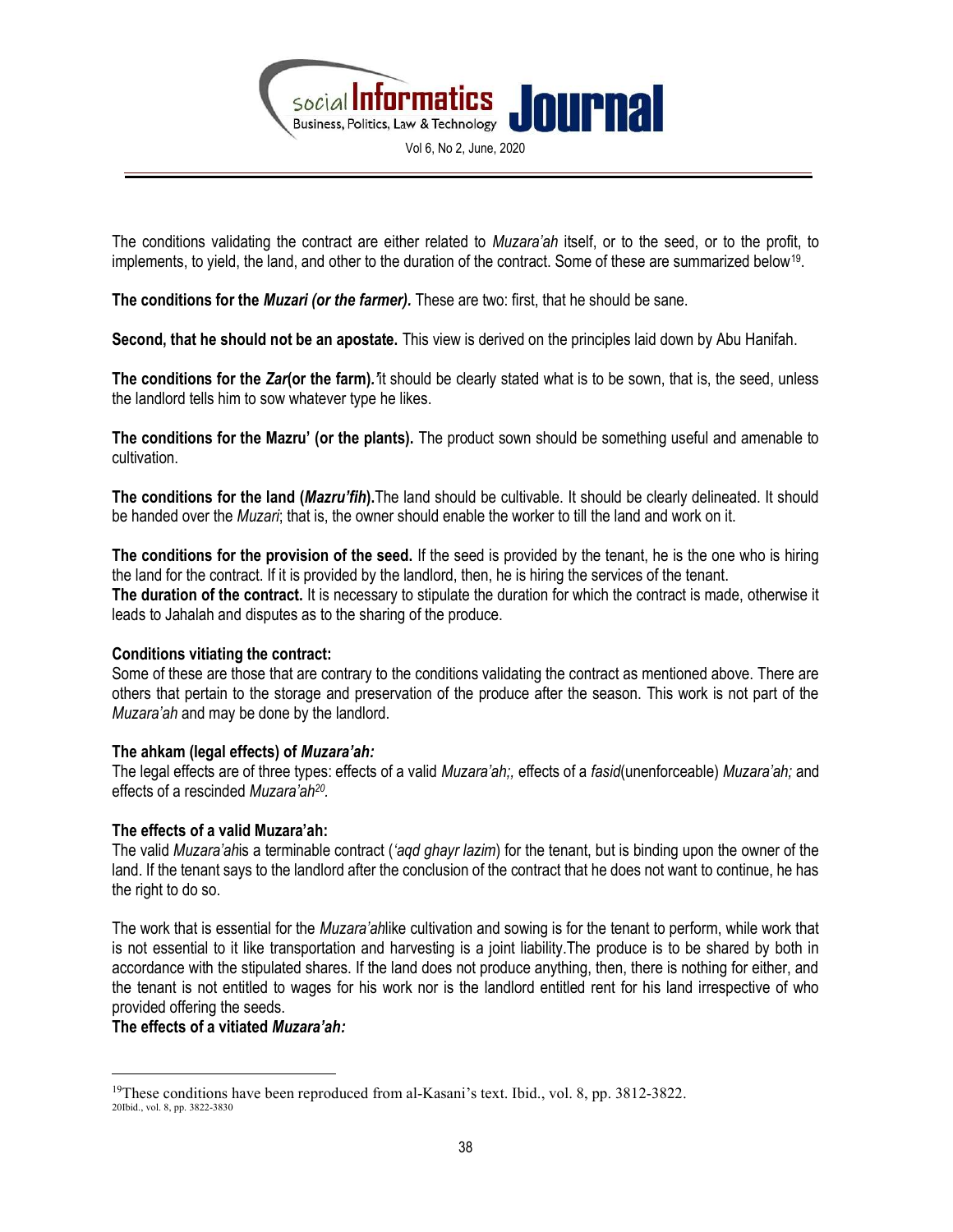

The tenant has no obligation to perform any work in such a contract. The produced corps is entirely for the owner of the seeds, whether this was the tenant's or the landlord's. The other person will be provided reasonable wages or rent as the case may be. Reasonable rent- or wages are only due when there has been some utilization of the land, that is, if the land has been tilled and there is no production, the wages and rent are still due<sup>21</sup>.

## The effects of a rescinded Muzara'ah:

Rescission may take place before the commencement of cultivation or after it. If it is rescinded prior to cultivation, there is nothing for the worker. If it is rescinded after cultivation and the land produces something and has been harvested, the production is to be shared by them as stipulated. ·If it has not been harvested, it is still to be shared by them along with the work that is left, and the tenant will be paid reasonable wages for this remaining work<sup>22</sup>.

#### Rescission of the Muzara 'ah:

If the Muzara'ah comes to an end either expressly or impliedly. Express termination is by faskh or iqalah (negotiated rescission). It is implied when the tenant is prevented from working on the land or when the period of the Muzara'ah is over.

The muzara'ah is-also terminated with the death of the tenant and the rights will pass to the heirs<sup>23</sup>. If the landlord dies the tenant will continue till the production is harvested and the new landlord cannot evict him<sup>24</sup>.

## Part (3): Provisions of "Musaqah" irrigation as method of partnership in Islamic bank according to Islamic Jurisprudence.

In this section we will discuss the meaning of musaqah, its legal justification, elements and types, conditions and termination.

## The meaning of Musaqah (or irrigation):

Technically, it is a contractor work for part of the produced along with the conditions of validity, <sup>25"</sup> The author of al-Mughni says: "Musaqah is the giving of trees to another so that he undertakes to water them and performs all other associated work for a known part of their produced<sup>26</sup>. Al-Dasuqi says: "It is a contract for serving trees and whatever is associated with it for' part of the produced or for the whole lot of it $27$ . The Majallah calls it "a type of sharikah so that the trees are contributed by one party and their care is undertaken by the other, with their-fruit being divided between them"<sup>28</sup> .

 $\overline{a}$ 21Ibid.p. 3825.

<sup>22</sup>Ibid. p.3829.

<sup>23</sup>Ibid.p. 3828.

 $24$ Majallah, §1440.

<sup>25</sup>AI-KasanI, Bada'i' al-\$ana'i', vol. 8, p. 3831.

<sup>26</sup>Ibn Qudamah, al-Mughni, vol. 5, p. 391.

 $^{27}$ AI-DasuqI; al-hashiy,ah, vol. 3, p. 539.

<sup>28</sup>Almajalah, §1441.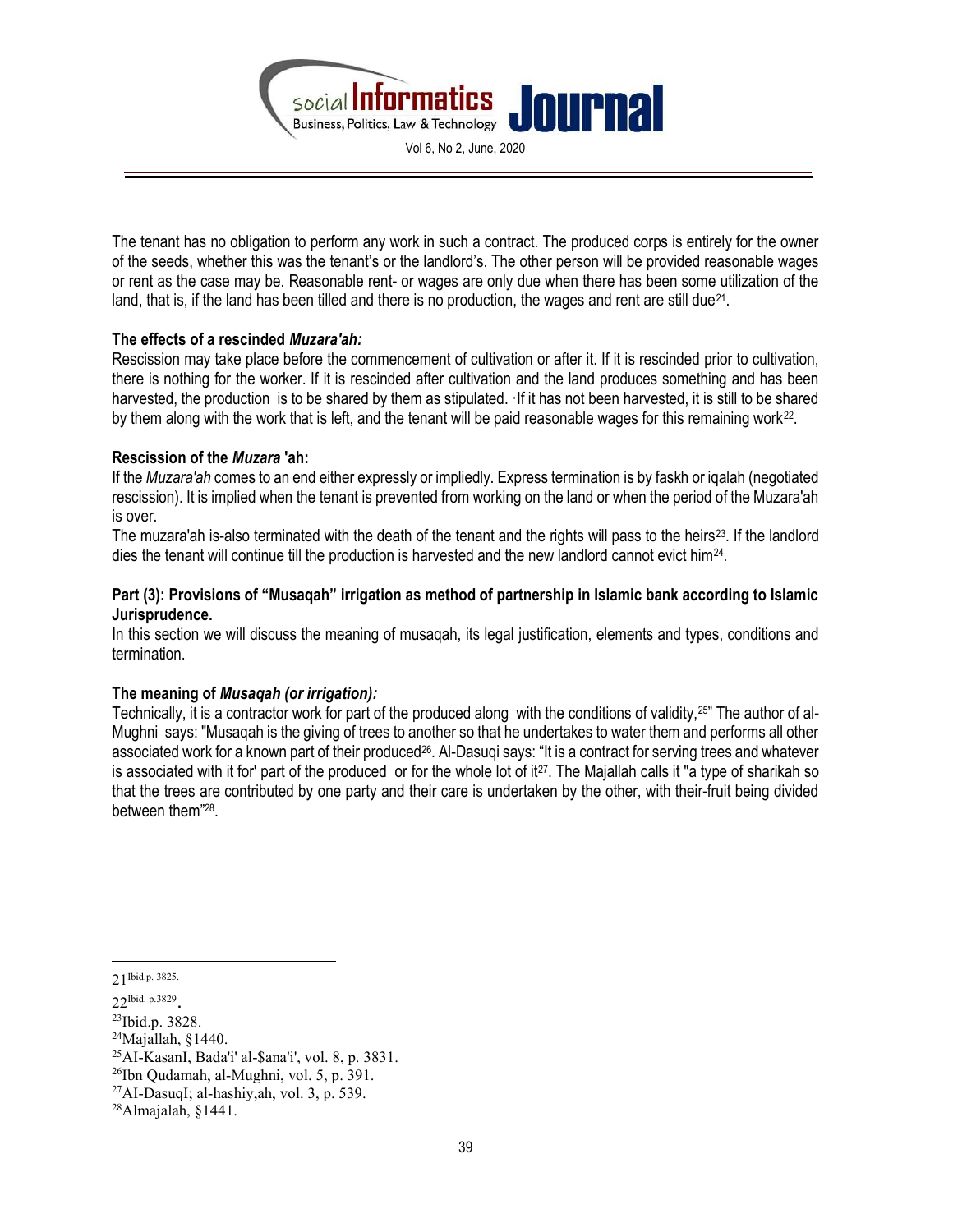

Vol 6, No 2, June, 2020

## Legal justification of Musagah:

The Hanafis disagreed about its validity on the same lines as in Muzara'ah with the same evidences and arguments. Abu Hanifah did not consider it valid, while his two disciples did<sup>29</sup>. Likewise, the Hanbalis permitted it in agreement with Abu Yusuf and al-Shaybani. According to the Malikis, Musaqah is permitted as an exemption from the following  $rules^{30}$ 

- 1. Ijarah with unknown wages;
- 2. Renting of land with what it produces;
- 3. Sale of fruit prior to the process of ripening, in fact, prior to its existence;

# The rukn (element) of Musaqah:

The rukn (element) of musaqah is offer and acceptance. Thus, if the owner of the trees says to the worker: "I have delivered my trees to you by way of musaqah so that you may take such and such share from its fruit," and the worker accepts, then, the musaqah is formed<sup>31</sup>.

# The conditions ofMusaqah

Al-Zayla'i says that the conditions of musaqah differ from those of muzara'ah is four respects. He says:

The conditions of musaqah, in their view, are the same as those of muzara'ah except in four matters: First if either one of them refuses to perform the contract, he is to be forced to perform it as there is injury involved in it. This is different from the case of the owner of the seeds, who cannot be forced. Second, if the period is over, access to the trees is to be given without rent and' work is to be done without wages, and we will explain this in *muzara'ah* with wages.... Third, if a third party is entitled to the trees, the worker will be entitled to reasonable wages from such a party, while in *muzara'ah* the value of the crop is to be paid. Fourth, if the period needs to be determined, it will be presumed by way of istihsan as the season of the crop is well known<sup>32</sup>.

# Conditions specific to the parties:

The parties to the contract must be sane. Bulugh (majority), however, is not a condition, and nor is freedom.

## Conditions specific to the stipulated shares

According to al-Kasani the condition is that a share be stipulated for each one of the parties. If the entire yield is to be given to one party the musaqah is void<sup>33</sup>.

## Conditions specific to work:

The primary work in this contract, is the watering of the trees, whether this is through wells or other means<sup>34</sup>.

 $^{29}$ AI-Kasam, Badii~i' al-\$anii.'i', vol. 8, p. 3831.

<sup>30</sup>IbnRushd, Bidiillat al-Mujtahid, vol. 2, p. 244; al-Dasuqi, al-hashiyah, vol. 3, p.539; al-Khirashi, Sharh al-Mukhtasar, vol. 6, p. 227.

<sup>31</sup>AI-KasanI, Bada'i' al-Sanai';', vol. 8, p.,3831j Majallah, §1442.

 $32$ AI-Zayla'I, Tabyyin al-Haqa'iq, vol. 5, p. 284.

 $33$ Loc. cit.

<sup>34</sup>lbnQudamah, al-Mughni, vol. 5, p. 3955 al-Kasani, Bada'i' al-Sana'i vol. 8, p.3832.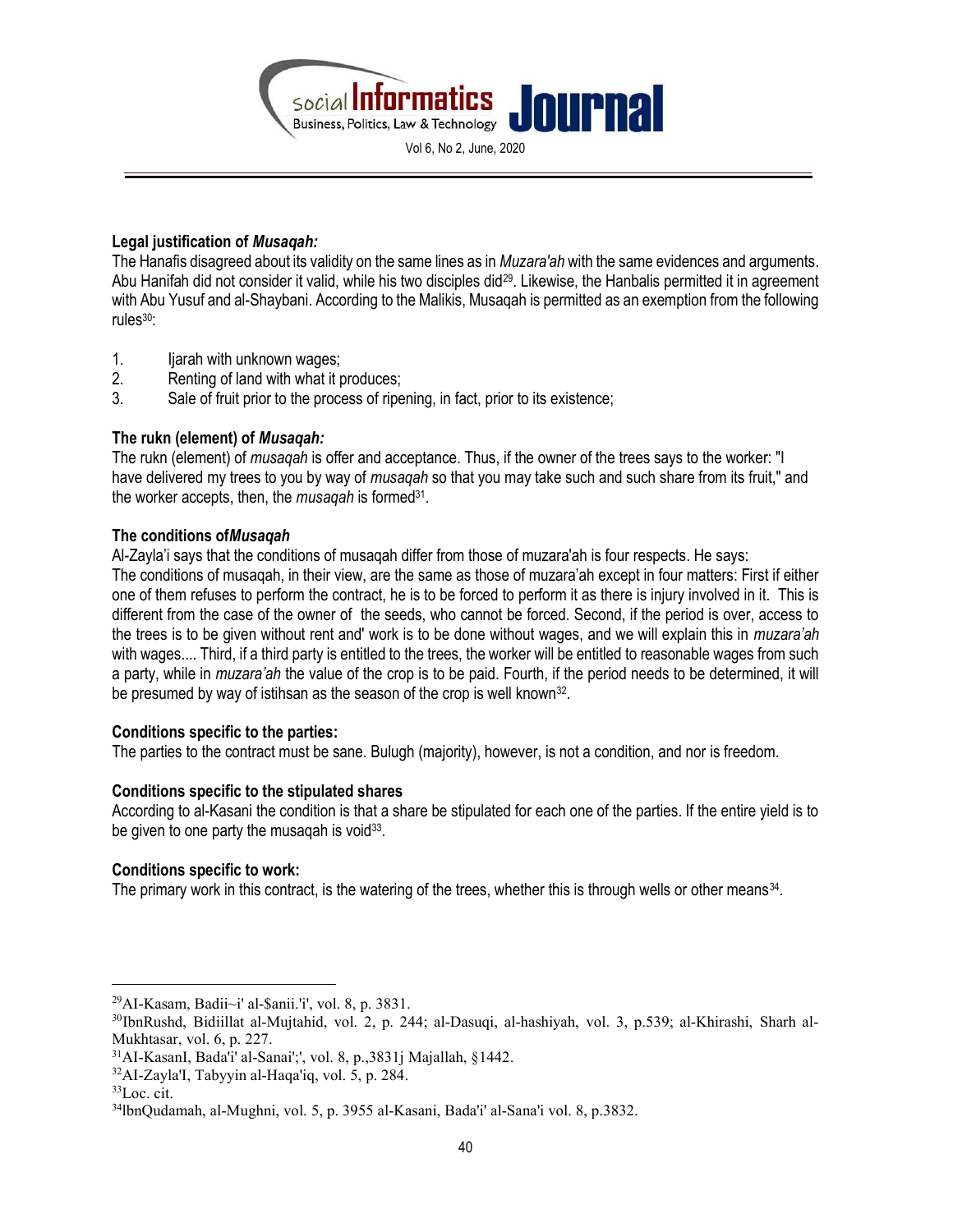

#### Condition specific to the duration of the contract and the time for the conclusion of the contract:

Some jurists specify that the contract should be concluded before the fruit has begun to ripen, but others disagree<sup>35</sup>. The reason is that the labor of the worker has no role to play once the fruit has ripened.

## Conditions that render the contract void:

The major stipulations that render to the contract that void are the giving of the entire yield to one party, or the stipulation of the share in known quantities, the stipulation of work for the owner of the trees, or the stipulation of transportation and storage after the division for the worker<sup>36</sup>.

#### The ahkam (legal effects) of the contract:

Musagah is a binding (lazim) contract, and according to Malik it may be inherited<sup>37</sup>. Whatever work is required on the trees is the liability of the worker, and whatever expenditure is required is to be borne by the trees and thus to be shared by the parties in proportion to their shares<sup>38</sup>. If the trees do not produce anything then none of the parties is entitled to anything in the shape of lost wages or rent. The worker does not have the right to sub-let his tenancy to another, unless the owner permits him<sup>39</sup>.

 In the case of a vitiated (fasid) contract, the worker is not to be forced to perform the contract with' work. The entire yield will belong to the owner and the worker will be .entitled to reasonable wages. The wages will be given even if the trees produced nothing, unlike a valid contract<sup>40</sup>.

#### Rescission of the contract:

The rules are the same as, those for *muzara'ah*, and the reason for this could be that the worker is a thief and so on41. The contract is rescinded due to the death of either party as in the case of muzara'ah.

## Part (4) Legal framework of share cropping and irrigation according to provisions of Islamic Acts of Sudan Business Law of Transaction, 1984 .

With reference to provisions of Sudan Islamic Act of Transaction. The code implied the provisions of renting the lands for the purpose of agriculture pursuant section (322-328). While the provisions that governing the contract of muzara'ah stating pursuant section (329-336). Moreover provisions that organizing contract of muzaqah included due to section (337-347). Notwithstanding the above mentioned contracts of partnership the code provides an other partten of partnership which called Muzarah according to for example: Section (322) in respect definition of offering a land for cultivation. Section (324) in respect of renting the land for cultivation to include the agric apparatus such as tractor, plough, reapers and others, section (328) governing the case of impossibility of proceeding the contract. Section (330) pertaining conditions for validity of muzara'ah. Sections (332), (333) pertaining the obligations of the two contractual parties. Sections (334- 336) pertaining the cases of termination of Muzara'ah.

<sup>35</sup>lbnRushd, Bidayat al-Mujtahid, vol. 2, p. 249.

<sup>36</sup>Loe. cit.

<sup>37</sup>Ibn Rushd, Bidiiyat al-Mujtahid, vol. 2, p. 250; al-Kasam, Bada'i' al-Sano'i', Vol. 8, P. 3835

<sup>38</sup>AI\_Kasam, Bada'i' al-\$ana'i', vol. 8, p. 3834.

<sup>39</sup>Ibid. p. 3835.

<sup>40</sup>Ibid. 3836.

<sup>41</sup>Ibid. p. 3837.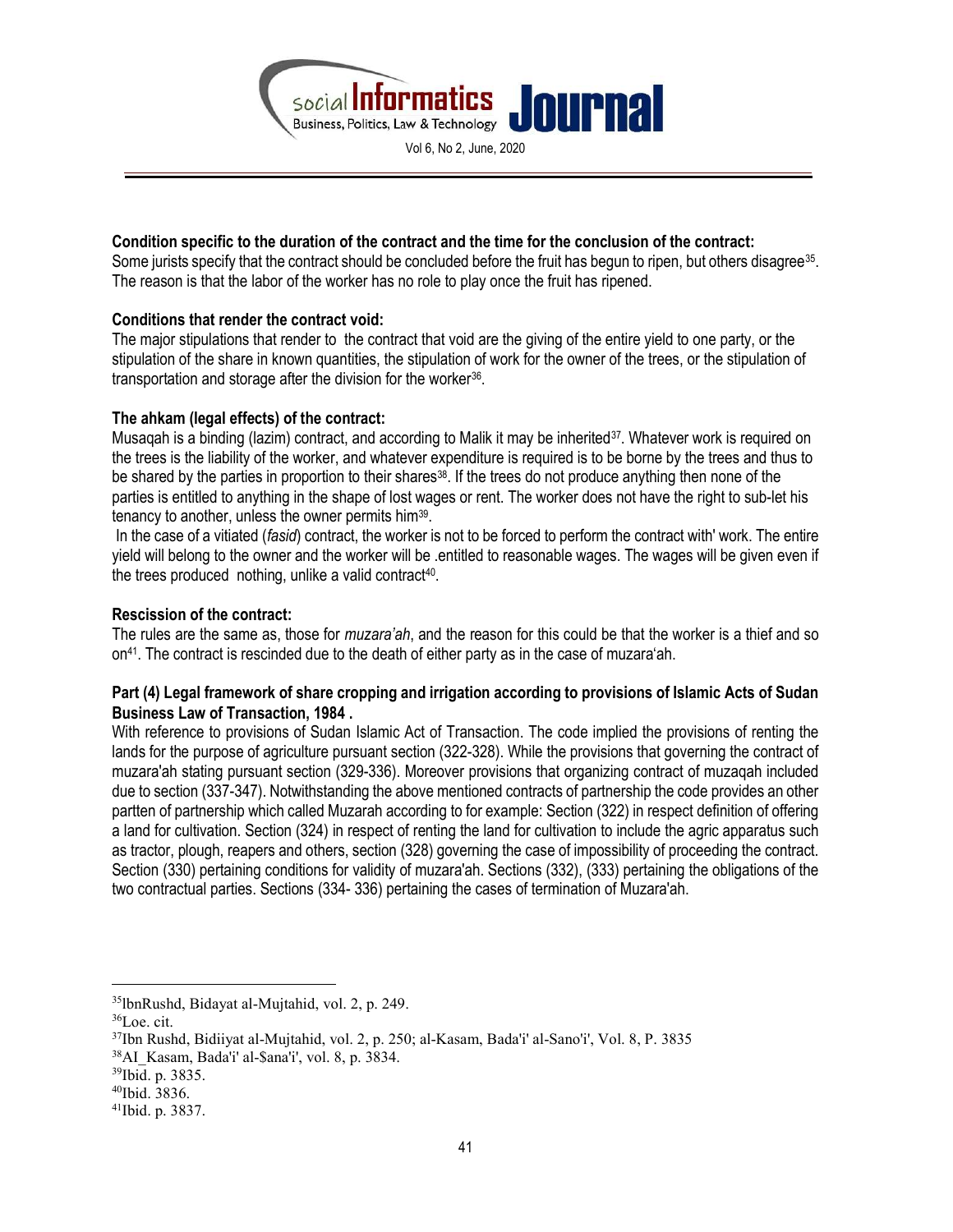

In addition section (337- 340) in respect of definition and conditions for validity to contract of Musaqat. Section (341) governing the liability and the contractual party who will afford musaqah charges, while sections (344-346) stating the circumstances that terminate musaqat. And finally section (348) implies for definition of mugharasah (taking care of plants) and its provisions as method of partnership.

# Part (5): The role of Islamic bank in respect of practicing Muzara'ah and Musaqah in Nigeria:

In most cases it is the same companies or employees who signed the contract of irrigation will undertake the responsibility of sharing crops. Normally the items of the contract stating the obligations of both contractual parties, fore example the bank will finance the charges of purchasing the improved seeds, fertilized, cost of farming, purchasing tractors, ploughs, harvesters machines, paying to the employees to harvest the crops or picking the fruits or vegetables. The agreed contract may state the duration of irrigation the nature of activities that done by employees. Moreover the governing contract will state the responsibilities of the farmers either they are the owners of agricultural projects or domestic rural cultivator. In addition the ratio of distribution of profits or affording the loss should be well constructed.

# Muzara'ah Financing:

Financing real activities using the partnership mode of contract is vital in Islamic finance and economics. As such, the parties involved will bear the risk and share profit or loss that result from the business. Islamic financial principles lay much emphasis on participatory form of partnership. There are many modes of financing agriculture using the Islamic modes of finance. Kahf and Fahim (1992) identify the following principles that can be used to finance agriculture.

- 1. Participatory based financing which involves the principles of sharing profit or loss associated with the production or sharing the output. This principle can take the form of muzara'ah or musaqat.
- 2. Leasing based financing that involves the leasing of agricultural equipment to farmers on deferred payment. The financial institution can lease this equipment from the leasing company with cash and lease it to the farmers on deferred bases. At the end of the leasing period, the farmers has the option to either buy the equipment or return it to the bank<sup>42</sup>.

## Model Specification:

By integrating the Muzara'ah model and supply chain mechanism, a unique characteristics have emerge vis-à-vis the strength of each model coming together produces a viable and alternative model. The major components of this model are the farmers and the financial institutions . The model is presented in Figure (1).

## i. Financial Institution

 $\overline{a}$ 

the financial institution enters into muzara'ah contract with the farmers by providing funds meant for farming activities and share the crop outcomes based on agreed proportion. In the traditional Muzara'ah model, the role of the financial institution stops at this level. In the Muzara'ah- supply chain model, the financial institution is a partner, in addition to the provision of funds for procurement of seeds and chemical, it also ensures that other support services that facilitate supply chain such as efficient transportation and storage equipment are in place to maximized profit by reducing wastage.

<sup>42</sup> Moussa Larbani, Mustafa Omar, Mohammad and OladokunNafiuOlaniyi (2013): The Problems Facing the Agricultural Sector in Nigeria and the Prospect of Muzara'ah& Supply Chain Model, Chapter 23, Edited in a book Essential of Islamic Banking and Finance in Nigeria, edited by K.I. Dandago A.D. Muhammad and U.O Useni, p359.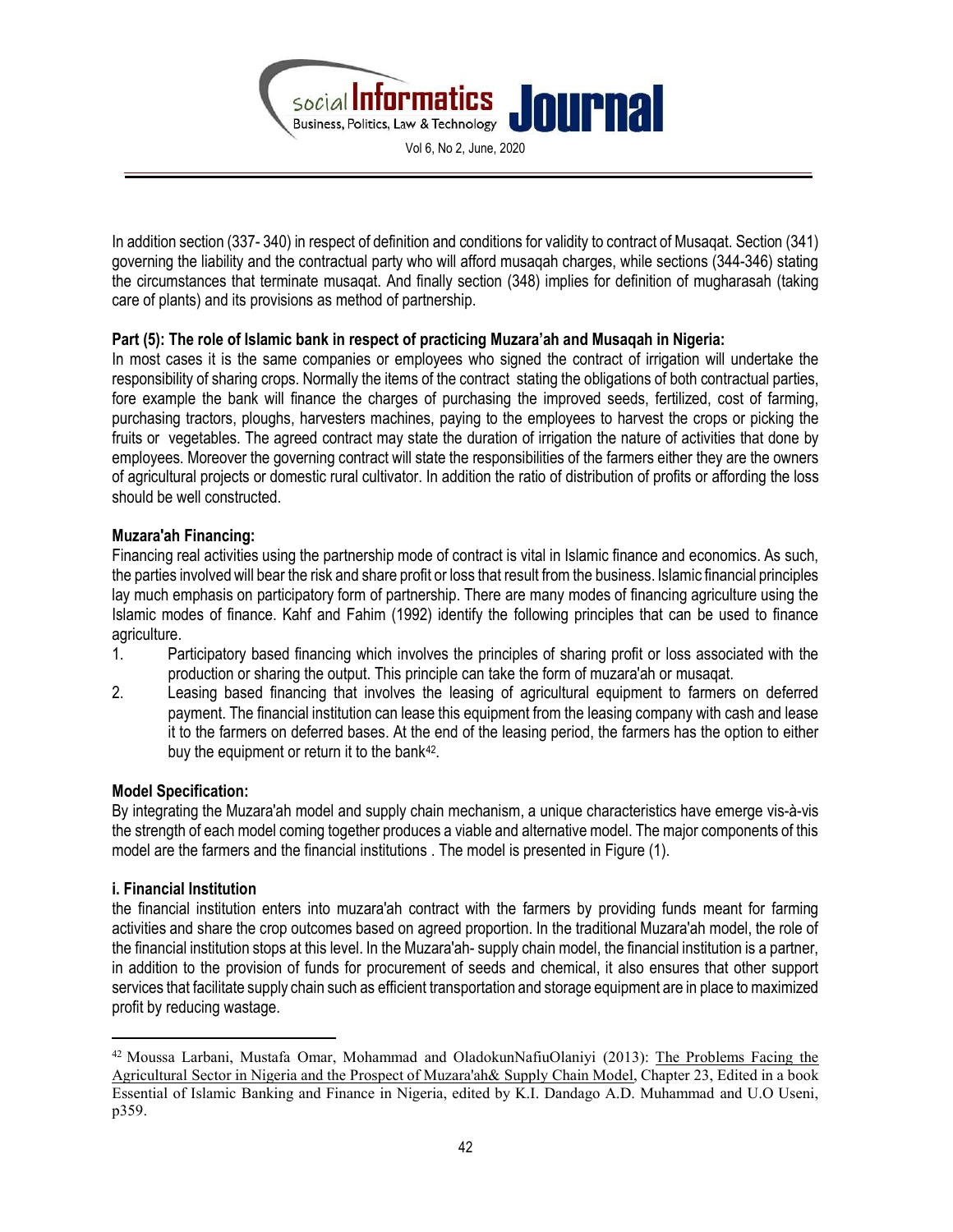

In addition to this, financial institution will also regularly monitor the activities of the farmers and provide agricultural expertise and support through its agricultural division; it will also provide micro and macro economic data related to the sector and predictions about prices, demand (marketing expertise) and markets dynamics. See Figure (1) for more details. The financial institution has to do this because the farmers are its partners; its contract with the farmers is based on profit and loss sharing. It has to do all these in order to avoid losing their investment. In such a model the relation between the financial institution and the farmers is no more debtor- creator, it is a partnership, a model that requires coordination and cooperation.

# ii. Farmers

The farmers also agree to enter into muzara'ah contract with the financial institution by contributing in the form of labor and/ or land and sharing the crops output based on agreed proportion. The farmers are responsible for growing, maintaining the crops and selling them to customers or industries that use them as their inputs. The farmers are also required to provides actual qualitative and quantitative data on their activities and production, report any problem on time. They have to do this in their own interest and because the financial institution is their partner not their creditor<sup>43</sup>.



# Figure 1: Muzara'ah- Supply Chain Model

Source: The Problems Facing the Agricultural Sector in Nigeria and the Prospect of Muzara'ah& Supply Chain Model by: Moussa Larbani, Mustafa Omar, Mohammad and Oladokun Nafiu Olaniyi, p364.

<sup>43</sup>Ibd. pp362-363.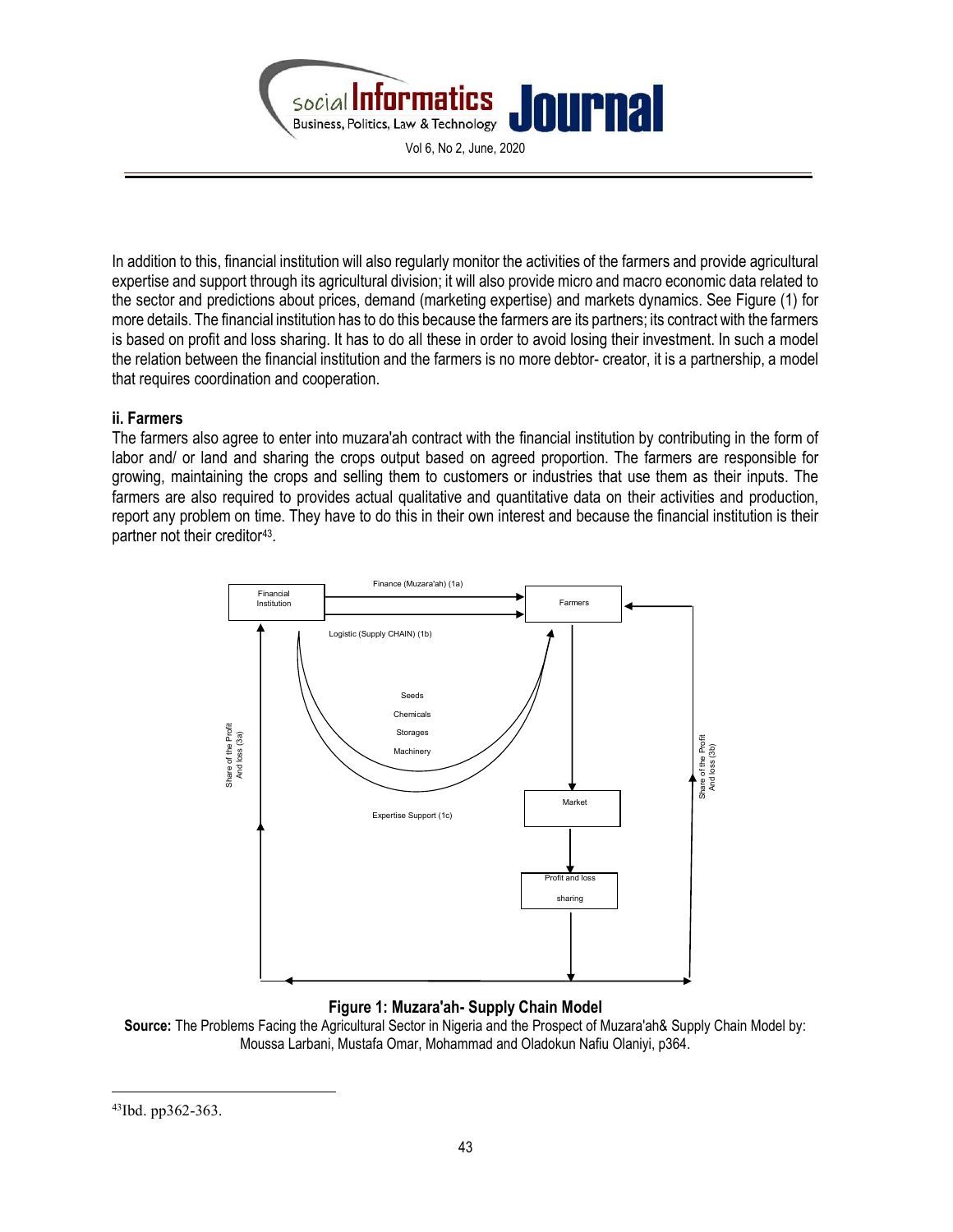

#### Below are the details explanations of the above model:

- 1. The Financial institution enters into partnership contract with the farmer(s) to provide financing for procuring the necessary inputs and logistic related to agriculture (see 1(a), 1(b) & 1(c) and the farmers contribute in form of labour (and or land). The financial institution provides agricultural, managerial and marketing expertise, and micro and macro data.
- 2. After harvesting, the products are delivered to the markets with the logistic support from the financial institution.
- 3. The profit/ loss from the sales will then be distributed between the two parties based on agreed profit and loss sharing ratio (see 3(a) and 3(b). The capital can be re-invested again depends on the agreement between the parties concern.

| Year      | Import      | <b>Export</b> |
|-----------|-------------|---------------|
| 1961-1970 | 501,746     | 162,493.5     |
| 1971-1980 | 1,855,175.8 | 519,008.7     |
| 1981-1990 | 1,935,976.8 | 607,105.1     |
| 1991-2000 | 1,373,853   | 429,485.4     |
| 2001      | 1,219,346   | 417,227       |
| 2002      | 1,311,898   | 373,491       |
| 2003      | 1,650,403   | 619,089       |
| 2004      | 1,609,048   | 497,307       |
| 2005      | 1,662,270   | 586,039       |
| 2006      | 1,874,645   | 519,253       |

#### Table 1:Total imports and exports value base period quantity (\$1000)

Source: FAOSTAT (28 April, 2009)

## i. Implications of the Model

The significance of the Muzara'ah- supply Chain Model are four fold namely:

- 1. Firstly, it is expected that, the implementation of muzara'ah and the supply chain principles will enhance financial accessibility and increase the income of the farmers through improved market link.
- 2. Secondly the application of the model will help to encourage the spirit of partnership thereby reducing interest model of dealing.
- 3. Thirdly, more people will be attracted in the farming business since the access to finance and the link to the market that will help them sell their products at competitive price will be possible.
- 4. Fourthly, it will help in reducing poverty in the society. In addition to the above, it is assumed that the model will benefit the various sections of the society<sup>44</sup>.

<sup>44</sup>Ibd. Pp366-367.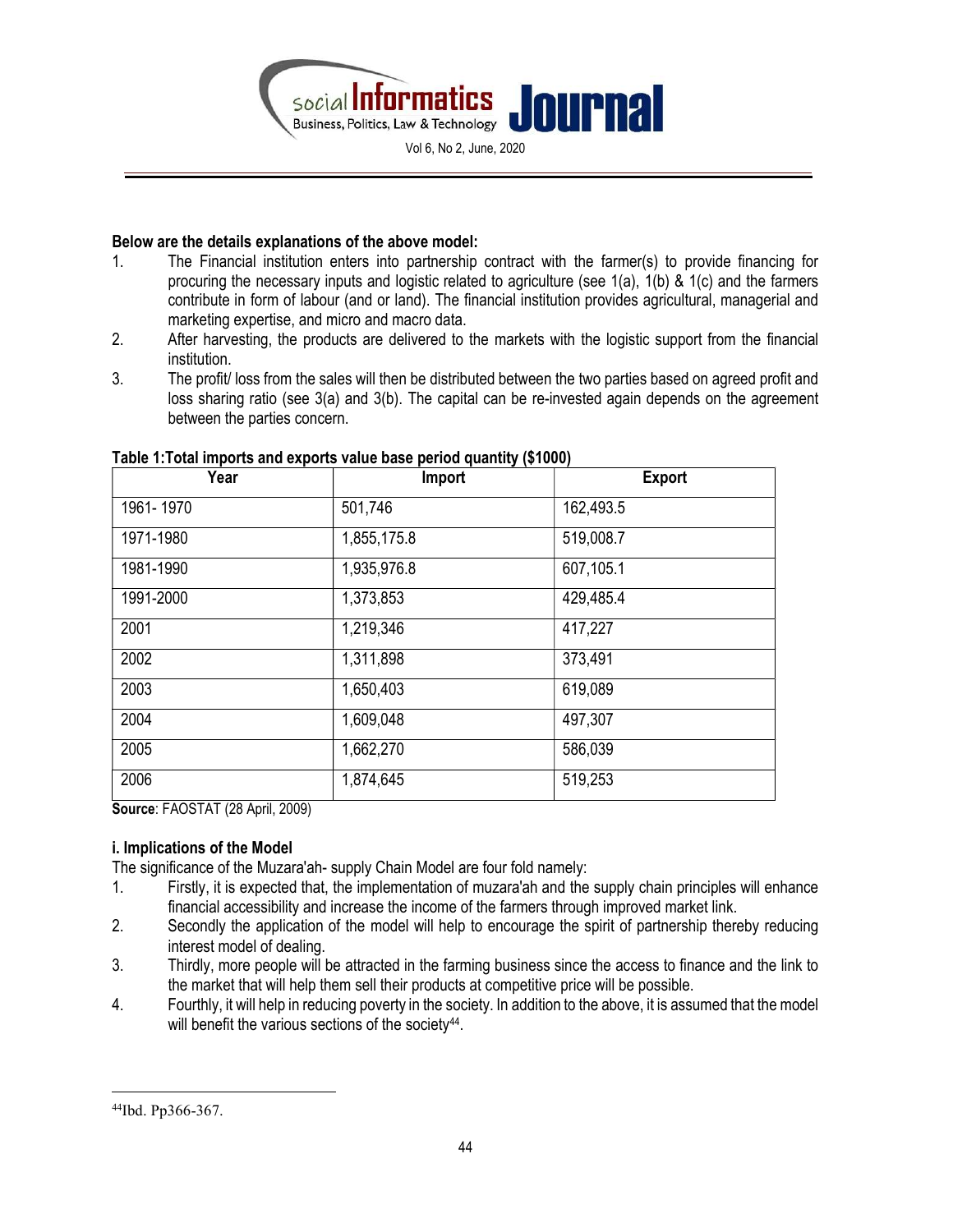

# **CONCLUSION**

Is expected to imply the following findings (1) Sharing corps is a contract allowed within Hanbali School of thought and in the view of Abu Yousuf and Mohammed bn Al-Hassan Alshybaini. (2) for the validity of share cropping conditions of: The land that should be cultivated, the seeds, the employees, the profit and the duration of the contract should be well stated. (3) Share cropping could be valid or vitiated. (4) The contract of Musagat or irrigation will be formed by offer and acceptance. (5) Contract of irrigation is handling tree to workers for purpose of irrigation or harvesting. (6) Contract of Musagah and Muzarah sharing the same conditions. (7) Both of the contracts bearing the same reasons of void or invalidity.

The Recommendations: It is recommended recommend the concern academic area of knowledge in particular Department of: economics, banking and finance, law, Islamic Sciences, Business and Management to include the Islamic methods of investment in business, in their curriculums and syllabus at both undergraduate and postgraduate levels.